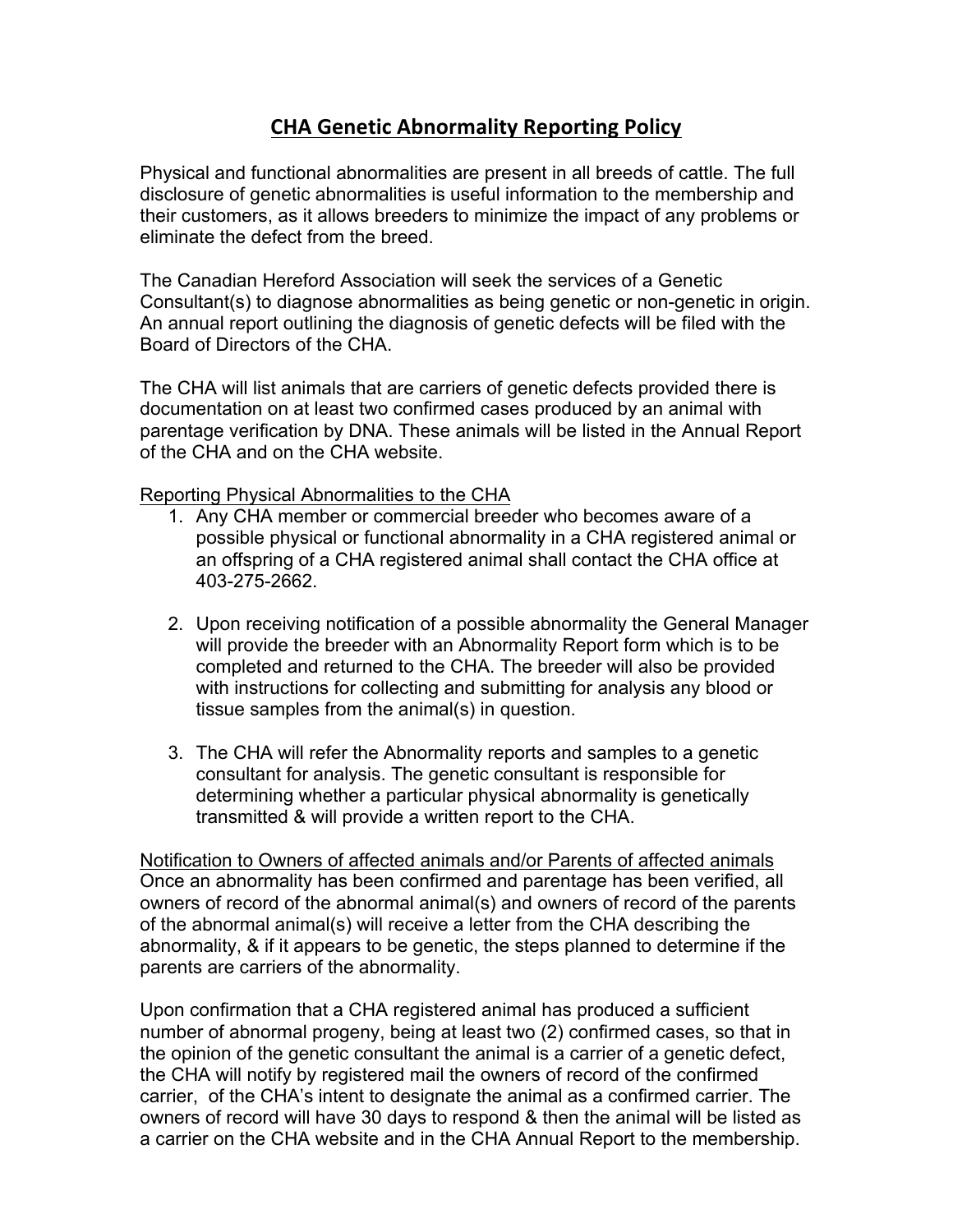It is the responsibility of the breeder/owner of the confirmed carrier to inform their customers that have used the carrier, of the problem & suggest solutions.

Classification of Genetic Abnormalities

The CHA recognizes the following physical abnormalities have been confirmed to be genetic in origin:

| Class (Non-Lethal) - Hypotrichosis |  |                                                    |  |
|------------------------------------|--|----------------------------------------------------|--|
|                                    |  | Dermoid                                            |  |
|                                    |  | Diluter/Rat-tail                                   |  |
|                                    |  | <b>Idiopathic Epilepsy</b>                         |  |
| Class (Lethal)                     |  | <b>Snorter Dwarfism</b><br>$M$ onia Overa Usina Di |  |

- Maple Syrup Urine Disease

- Internal Hydrocephalus

Questions regarding any abnormality or if you suspect you may have seen such symptoms in your herd, contact the General Manager of the CHA at 403-275- 2662.

Description of Defects Class I (Lethal)

| <b>Defect</b>           | <b>Symptoms of Abnormality</b>                 | Mode of            |
|-------------------------|------------------------------------------------|--------------------|
|                         |                                                | <b>Inheritance</b> |
| <b>Snorter Dwarfism</b> | Undersized, short-legged, short bodied         | Most cases         |
|                         | animal, usually potbellied with noisy          | are simple         |
|                         | breathing. Several different types include a   | autosomal          |
|                         | broad-headed, bulging forehead kind, and a     | recessive;         |
|                         | long and mature headed kind. X-ray of 10       | some forms         |
|                         | day old dwarf may show abnormal lumbar         | incomplete         |
|                         | vertebrae.                                     | dominance.         |
| Maple Syrup Urine       | Calves will be of normal size at birth. May    | Simple             |
| Disease (Neuraxial      | not be able to get up or lift head. A sudden   | autosomal          |
| Edema)                  | touch or loud noise may cause a vigorous       | recessive.         |
|                         | extension of the legs and neck. Contraction    |                    |
|                         | (muscle spasms) may last one or two            |                    |
|                         | minutes and can be made to reappear.           |                    |
| Internal                | Excess fluid is present in the brain which may | Simple             |
| <b>Hydrocephalus</b>    | result in a bulging forehead. Calves are       | autosomal          |
| (Water Head)            | usually born dead or die shortly after birth.  | recessive.         |
|                         | Some cases may be environmental. Needs         |                    |
|                         | careful diagnosis.                             |                    |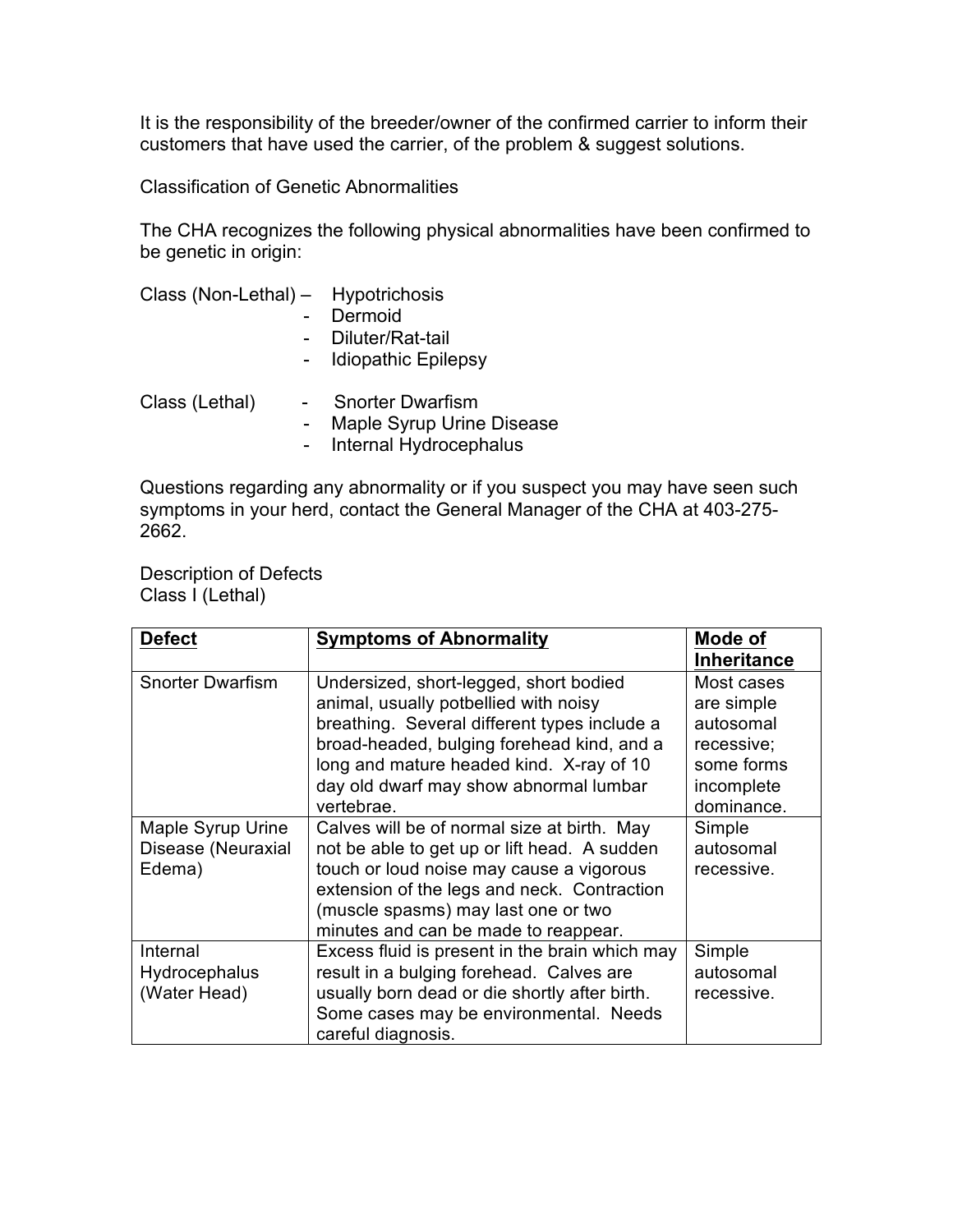Class II (Non-Lethal)

| <b>Defect</b>                   | <b>Symptoms of Abnormalities</b>                                                                                                                                                                                                                                                                                                                                                                                                                                                                                                                                                                                                                                                                                                                                                     | Mode of                                                                                          |
|---------------------------------|--------------------------------------------------------------------------------------------------------------------------------------------------------------------------------------------------------------------------------------------------------------------------------------------------------------------------------------------------------------------------------------------------------------------------------------------------------------------------------------------------------------------------------------------------------------------------------------------------------------------------------------------------------------------------------------------------------------------------------------------------------------------------------------|--------------------------------------------------------------------------------------------------|
|                                 |                                                                                                                                                                                                                                                                                                                                                                                                                                                                                                                                                                                                                                                                                                                                                                                      | <b>Inheritance</b>                                                                               |
| Hypotrichosis<br>(Hairlessness) | Partial to almost complete lack of hair.<br>Affected calves are often born with very<br>short, fine kinky hair that may fall out leaving<br>bare spots or areas particularly susceptible to<br>rubbing. The condition may vary in<br>expression as the animal matures and is<br>usually less noticeable in older animals. The<br>haircoat color will sometimes appear 'frosted'<br>or 'silverish'. Tail switch may be<br>underdeveloped.                                                                                                                                                                                                                                                                                                                                             | Simple<br>autosomal<br>recessive.                                                                |
| Dermoid (Feather<br>eyes)       | Skin-like masses of tissues occur on the eye<br>or eyelid. Animals may become partially or<br>completely blind.                                                                                                                                                                                                                                                                                                                                                                                                                                                                                                                                                                                                                                                                      | Polygenic.                                                                                       |
| Diluter/Rat-tail                | The dilution gene causes cattle with black<br>coat color to be diluted to grey, and red to be<br>diluted to yellow. Rat-tailed calves are<br>usually mouse grey, have short, curly and<br>sometimes sparse hair and lack normal tail<br>switch development                                                                                                                                                                                                                                                                                                                                                                                                                                                                                                                           | Dominant.                                                                                        |
| <b>Idiopathic Epilepsy</b>      | Age of onset (occurrence of the first seizure)<br>can be variable, ranging from birth to several<br>months of age. Occurrence and persistence<br>of seizures may be influenced by<br>environmental stressors such as temperature<br>extremes (e.g. extreme cold during calving)<br>or increased physical activity (e.g. processing<br>at vaccination or weaning). Upon initial onset<br>of seizures calves may appear to walk with a<br>stiffened, irregular gait. During seizure<br>episodes individuals will typically lie on their<br>side with all limbs extended in a rigid state.<br>Manual flexing of the limbs is possible, but<br>return to the extended position occurs after<br>several releases. Seizure episodes may last<br>from several minutes to more than an hour. | Autosomal<br>recessive. No<br>anatomic<br>abnormalities<br>or histologic<br>lesions<br>detected. |